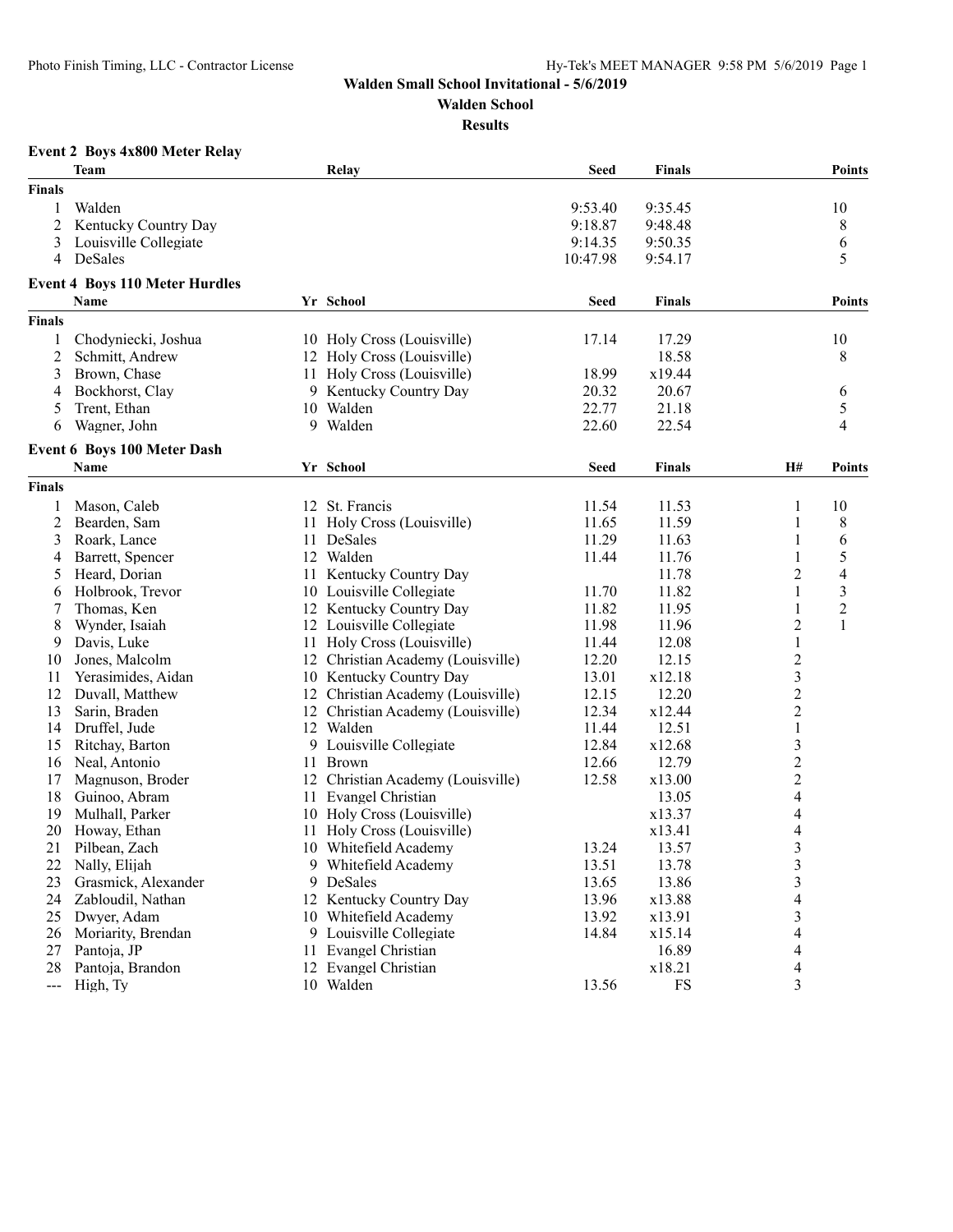**Walden School**

**Results**

## **Event 8 Boys 1600 Meter Run**

|                | Name                                           |    | Yr School                         | <b>Seed</b> | <b>Finals</b> |                          | <b>Points</b>            |
|----------------|------------------------------------------------|----|-----------------------------------|-------------|---------------|--------------------------|--------------------------|
| <b>Finals</b>  |                                                |    |                                   |             |               |                          |                          |
| 1              | Bolus, Caleb                                   |    | 12 Holy Cross (Louisville)        |             | 4:39.91       |                          | 10                       |
| $\overline{c}$ | Smalley, Josh                                  |    | 11 Holy Cross (Louisville)        | 4:46.56     | 4:43.73       |                          | 8                        |
| 3              | Meiman, Josh                                   |    | 10 Holy Cross (Louisville)        | 4:46.69     | x4:44.21      |                          |                          |
| 4              | Weston, Ethan                                  |    | 11 DeSales                        | 4:53.36     | 4:58.30       |                          | 6                        |
| 5              | Dalmares, Peter                                |    | 10 Walden                         | 5:04.97     | 4:58.74       |                          | 5                        |
| 6              | Starmer, Josh                                  | 11 | Christian Academy (Louisville)    | 5:05.77     | 5:08.87       |                          | $\overline{\mathcal{A}}$ |
| 7              | Fogarty, Thomas                                |    | 11 Kentucky Country Day           | 5:16.93     | 5:09.30       |                          | 3                        |
| 8              | Cornett, Ben                                   | 10 | St. Francis                       | 5:24.18     | 5:12.09       |                          | $\boldsymbol{2}$         |
| 9              | Keith, Baxter                                  |    | 9 Walden                          | 5:17.89     | 5:24.20       |                          |                          |
| 10             | Bush, Michael                                  | 9. | Louisville Collegiate             | 5:36.83     | 5:30.31       |                          |                          |
| 11             | Fitzgerald, Tommy                              |    | 9 Louisville Collegiate           | 5:26.39     | 5:30.81       |                          |                          |
| 12             | Bryan, Drew                                    | 9  | Christian Academy (Louisville)    | 5:28.98     | 5:45.46       |                          |                          |
| 13             | Wagner, Andrew                                 | 11 | Walden                            | 5:52.76     | x5:52.62      |                          |                          |
| 14             | Haufe, Joey                                    | 9  | Louisville Collegiate             | 5:51.03     | x6:08.21      |                          |                          |
| 15             | Oakley, Duffy                                  | 9  | Brown                             | 6:07.04     | 6:09.27       |                          |                          |
|                |                                                |    |                                   |             |               |                          |                          |
|                | Event 10 Boys 4x100 Meter Relay<br><b>Team</b> |    | Relay                             | <b>Seed</b> | <b>Finals</b> |                          | <b>Points</b>            |
| <b>Finals</b>  |                                                |    |                                   |             |               |                          |                          |
|                |                                                |    |                                   |             |               |                          |                          |
| 1              | Holy Cross (Louisville)                        |    |                                   | 45.67       | 44.59         |                          | 10                       |
| 2              | Kentucky Country Day                           |    |                                   | 46.00       | 46.81         |                          | 8                        |
| 3              | Christian Academy (Louisville)                 |    |                                   | 50.26       | 47.06         |                          | 6                        |
| 4              | Walden                                         |    |                                   | 46.75       | 48.12         |                          | 5                        |
|                | Event 12 Boys 400 Meter Dash                   |    |                                   |             |               |                          |                          |
|                | Name                                           |    | Yr School                         | <b>Seed</b> | <b>Finals</b> | H#                       | <b>Points</b>            |
| <b>Finals</b>  |                                                |    |                                   |             |               |                          |                          |
| 1              | Heard, Dorian                                  |    | 11 Kentucky Country Day           | 52.44       | 51.15         | 1                        | 10                       |
| 2              | Barrett, Spencer                               |    | 12 Walden                         | 52.20       | 52.64         | 1                        | 8                        |
| 3              | Mason, Caleb                                   |    | 12 St. Francis                    | 52.88       | 52.66         | $\mathbf{1}$             | 6                        |
| 4              | Bearden, Sam                                   |    | 11 Holy Cross (Louisville)        | 53.59       | 52.99         | 1                        | 5                        |
| 5              | Smith, Nolan                                   |    | 9 Louisville Collegiate           | 54.44       | 53.96         | 1                        | 4                        |
| 6              | Gawarecki, Jackson                             |    | 10 Holy Cross (Louisville)        | 55.19       | 54.13         | 1                        | 3                        |
| 7              | Jones, Malcolm                                 |    | 12 Christian Academy (Louisville) | 54.75       | 56.84         | 1                        | $\boldsymbol{2}$         |
| 8              | Magnuson, Broder                               |    | 12 Christian Academy (Louisville) |             | 56.93         | 3                        | $\mathbf{1}$             |
| 9              | Duvall, Matthew                                |    | 12 Christian Academy (Louisville) |             | x57.21        | $\overline{\mathcal{A}}$ |                          |
| 10             | Yerasimides, Aidan                             | 10 | Kentucky Country Day              | 58.71       | 58.97         | $\overline{\mathbf{c}}$  |                          |
| 11             | Touma, Parker                                  | 9  | Kentucky Country Day              | 58.49       | x1:00.63      | $\overline{\mathbf{c}}$  |                          |
| 12             | Ismail, Hamza                                  |    | 12 Walden                         | 1:00.55     | 1:01.14       | $\overline{2}$           |                          |
| 13             | Pilbean, Zach                                  |    | 10 Whitefield Academy             | 1:04.28     | 1:02.01       | 2                        |                          |
| 14             | Zhang, Steven                                  |    | 11 Kentucky Country Day           | 1:06.06     | x1:02.42      | $\overline{\mathbf{3}}$  |                          |
| 15             | Neal, Antonio                                  |    | 11 Brown                          | 1:04.71     | 1:03.86       | $\overline{c}$           |                          |
| 16             | Guinoo, Abram                                  |    | 11 Evangel Christian              |             | 1:05.33       | 3                        |                          |
| 17             | Nally, Elijah                                  |    | 9 Whitefield Academy              | 1:05.59     | 1:12.11       | 3                        |                          |
| 18             | Pantoja, JP                                    |    | 11 Evangel Christian              |             | 1:27.34       | 3                        |                          |
| 19             | Pantoja, Brandon                               |    | 12 Evangel Christian              |             | x1:31.68      | $\overline{4}$           |                          |
| 20             | Elbl, Francisco                                |    | 9 DeSales                         |             | 1:52.83       | 4                        |                          |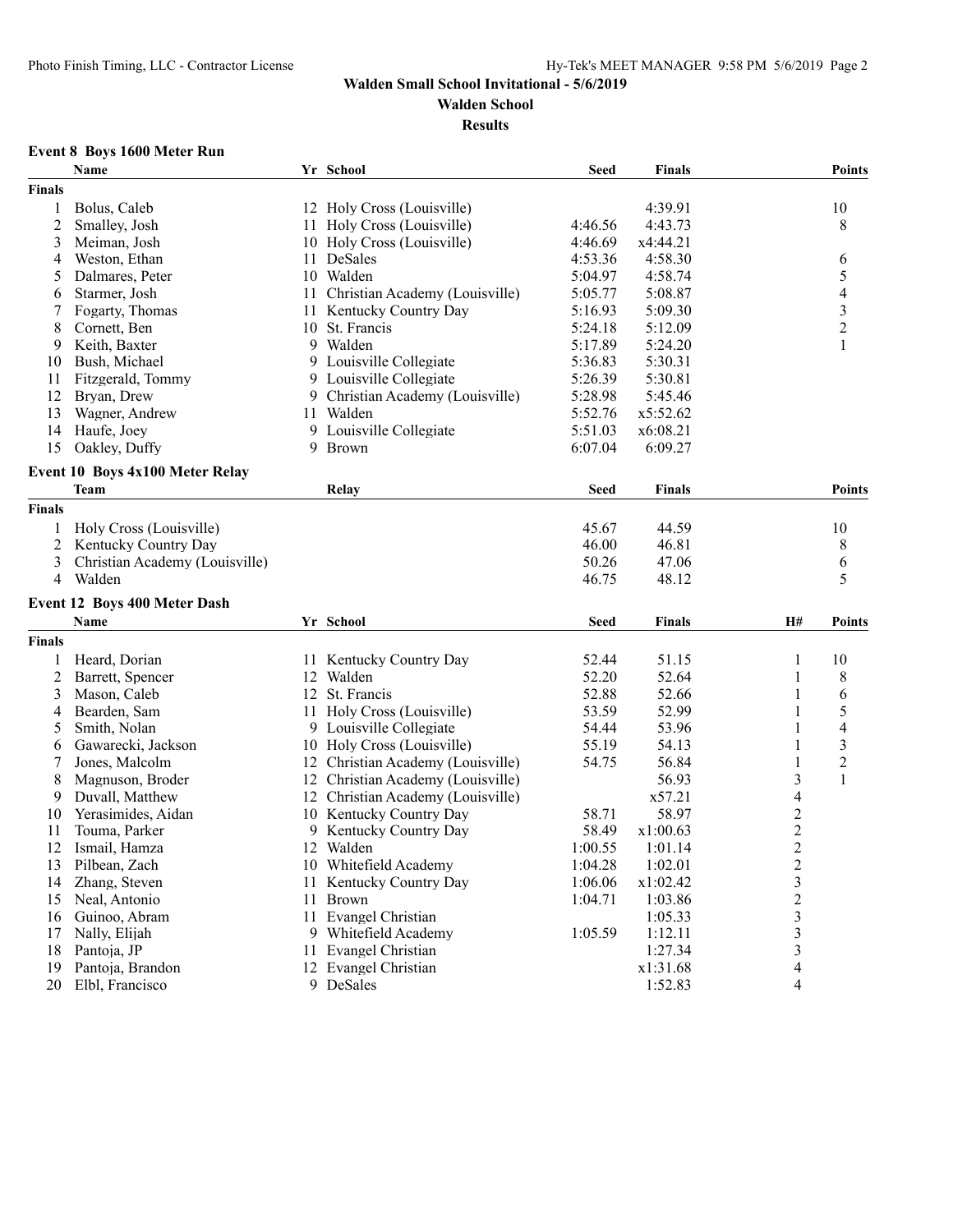**Event 14 Boys 300 Meter Hurdles**

#### **Walden Small School Invitational - 5/6/2019**

**Walden School**

**Results**

|        | Name                | Yr School                  | Seed  | <b>Finals</b> | Points |
|--------|---------------------|----------------------------|-------|---------------|--------|
| Finals |                     |                            |       |               |        |
|        | Chodyniecki, Joshua | 10 Holy Cross (Louisville) | 44.55 | 45.60         | 10     |
|        | 2 Schmitt, Andrew   | 12 Holy Cross (Louisville) | 42.30 | 46.17         |        |
|        | 3 Bockhorst, Clay   | 9 Kentucky Country Day     | 50.48 | 49.48         |        |
|        | 4 Trent, Ethan      | Walden<br>10.              |       | 52.86         |        |
|        |                     |                            |       |               |        |

### $3.48$  Bockhorst, Country Day 50.48 49.48 6 4 Trent, Ethan 52.86 5 5 Wagner, John 9 Walden 58.29 4 **Event 16 Boys 800 Meter Run Name Yr School Seed Finals Points Finals** 1 Arif, Ramiz 11 Louisville Collegiate 2:12.10 2:05.94 10 2 Huiet, Kaden 11 Holy Cross (Louisville) 2:07.80 2:10.42 8<br>3 Meiman, Josh 10 Holy Cross (Louisville) 2:11.66 6 3 Meiman, Josh 10 Holy Cross (Louisville) 2:11.66 6 4 Ott, Tommy 9 Christian Academy (Louisville) 2:16.94 2:12.35 5 5 Clements, Van 10 Walden 2:11.57 2:12.46 4 6 Smalley, Josh 11 Holy Cross (Louisville) 2:06.14 x2:14.50 7 Fogarty, Thomas 11 Kentucky Country Day 2:18.64 2:19.57 3 8 Tapp, Cameron 10 Christian Academy (Louisville) 2:26.50 2:22.08 2 9 Keith, Baxter 9 Walden 2:23.53 2:22.89 1 10 Cornett, Ben 10 St. Francis 2:28.98 2:30.00 11 White, Aiden 9 Louisville Collegiate 2:33.80 12 Oakley, Duffy 9 Brown 2:39.40 2:35.43 13 Delaney, Michael 9 DeSales 2:37.97 2:37.21 14 Fitzgerald, Tommy 9 Louisville Collegiate 3:08.02 x2:39.05 15 Bush, Michael 9 Louisville Collegiate x2:40.83 16 Halder, Ankit 10 Walden x2:47.60 **Event 18 Boys 200 Meter Dash Name Yr School Seed Finals H# Points Finals** 1 Mason, Caleb 12 St. Francis 23.78 23.66 1 10 2 Holbrook, Trevor 10 Louisville Collegiate 24.02 23.75 1 8 3 Barrett, Spencer 12 Walden 23.48 23.91 1 6<br>4 Yerasimides, Aidan 10 Kentucky Country Day 25.18 24.53 1 5 4 Yerasimides, Aidan 10 Kentucky Country Day 25.18 24.53 1 5 Wynder, Isaiah 12 Louisville Collegiate 24.14 24.68 1 4 6 Sarin, Braden 12 Christian Academy (Louisville) 26.74 25.28 2 3<br>2 T Young, David 8 Walden 26.06 1 2 7 Young, David 26.06 1 2 8 Sinex, Corbin 11 DeSales 27.51 27.09 2 1<br>
9 Neal, Antonio 11 Brown 26.57 27.24 2 9 Neal, Antonio 11 Brown 26.57 27.24 2<br>
0 Guinoo, Abram 11 Evangel Christian 27.28 3 10 Guinoo, Abram 11 Evangel Christian 11 Evangel Christian 27.28 3<br>11 Mulhall, Parker 10 Holy Cross (Louisville) 27.95 27.66 2 11 Mulhall, Parker 10 Holy Cross (Louisville) 27.95 27.66 2<br>12 Howay, Ethan 11 Holy Cross (Louisville) 27.89 28.46 2 12 Howay, Ethan 11 Holy Cross (Louisville) 12 27.89 28.46 2<br>13 Zabloudil, Nathan 12 12 12 Kentucky Country Day 20.81 28.55 3 13 Zabloudil, Nathan 12 Kentucky Country Day 30.81 28.55 3 14 Pilbean, Zach 10 Whitefield Academy 29.33 28.86 3<br>15 Nally, Elijah 9 Whitefield Academy 30.28 3 15 Nally, Elijah 15 9 Whitefield Academy 30.28 3<br>16 Moriarity, Brendan 19 Louisville Collegiate 30.15 x31.64 3 16 Moriarity, Brendan 9 Louisville Collegiate 30.15 x31.64 3 17 Pantoja, JP 11 Evangel Christian 38.12 38.12 3 18 Pantoja, Brandon 12 Evangel Christian 12 Evangel Christian 12 Evangel Christian 13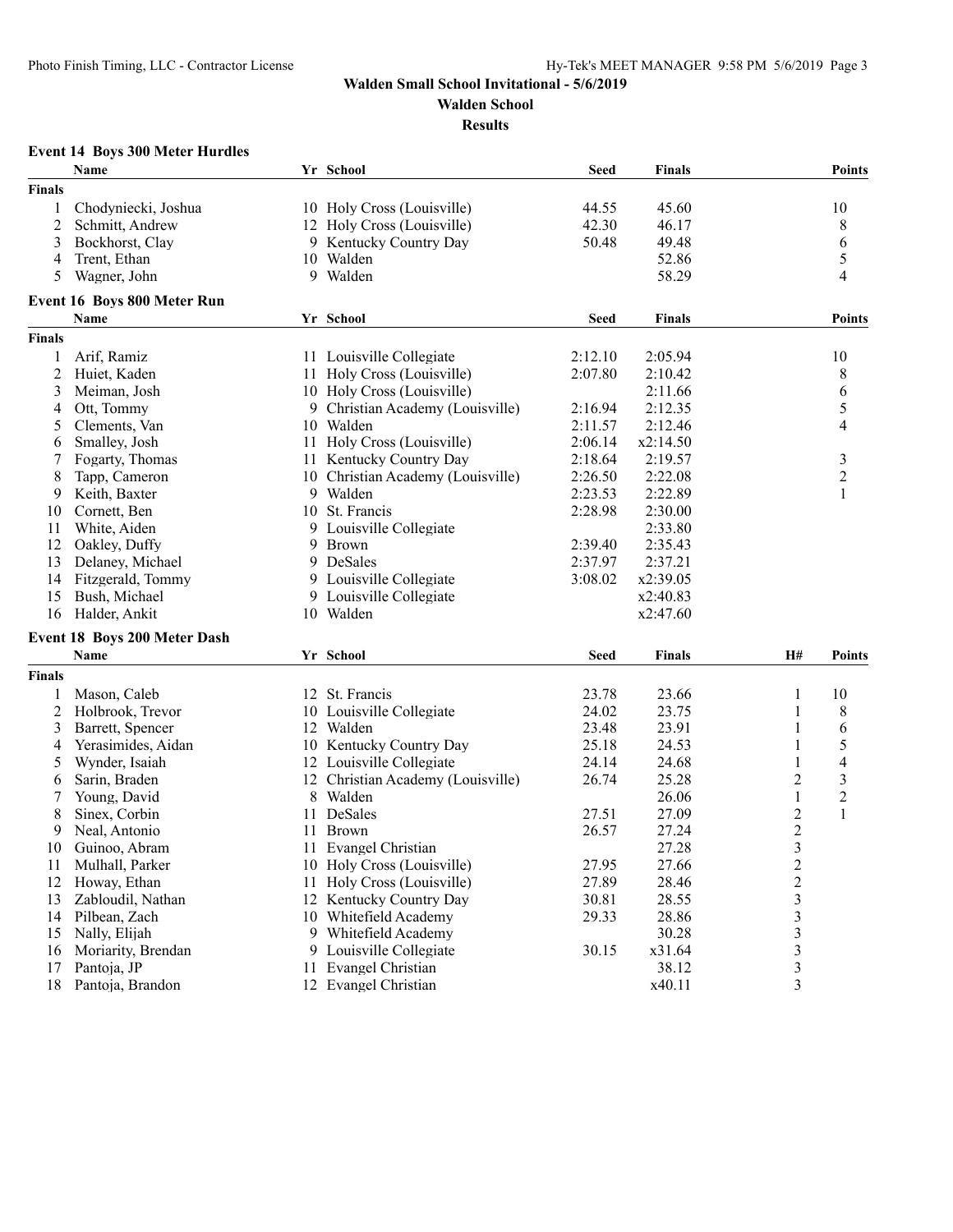**Walden School**

**Results**

## **Event 20 Boys 4x400 Meter Relay**

|                | Team                              |    | Relay                             | <b>Seed</b> | <b>Finals</b> |                | <b>Points</b>            |
|----------------|-----------------------------------|----|-----------------------------------|-------------|---------------|----------------|--------------------------|
| <b>Finals</b>  |                                   |    |                                   |             |               |                |                          |
| 1              | Holy Cross (Louisville)           |    |                                   | 3:42.61     | 3:35.75       |                | 10                       |
| $\overline{2}$ | Christian Academy (Louisville)    |    |                                   | 3:50.41     | 3:51.50       |                | 8                        |
| 3              | Kentucky Country Day              |    |                                   | 3:49.04     | 3:56.35       |                | 6                        |
| 4              | Walden                            |    |                                   | 3:42.26     | 4:12.41       |                | 5                        |
|                | <b>Event 22 Boys High Jump</b>    |    |                                   |             |               |                |                          |
|                | <b>Name</b>                       |    | Yr School                         | <b>Seed</b> | <b>Finals</b> |                | <b>Points</b>            |
|                |                                   |    |                                   |             |               |                |                          |
| <b>Finals</b>  |                                   |    |                                   |             |               |                |                          |
| 1              | Clements, Van                     |    | 10 Walden                         | $6 - 01.00$ | $5 - 10.00$   |                | 10                       |
| $\overline{2}$ | Roark, Lance                      |    | 11 DeSales                        | $5 - 10.00$ | $J5-10.00$    |                | 8                        |
| 3              | Mathews, Philip                   |    | 11 Holy Cross (Louisville)        | $5 - 10.00$ | $5-04.00$     |                | 6                        |
| 4              | Cargill, Isaiah                   | 11 | Walden                            | 5-04.00     | $5 - 02.00$   |                | 5                        |
| 5              | Thornsberry, Garrett              | 9  | Holy Cross (Louisville)           | 5-04.00     | J5-02.00      |                | $\overline{\mathcal{L}}$ |
| 6              | Hart, Brian                       |    | 10 Kentucky Country Day           | 5-06.00     | J5-02.00      |                | $\overline{\mathbf{3}}$  |
| 7              | Yerasimides, Aidan                |    | 10 Kentucky Country Day           |             | $5 - 00.00$   |                | $\overline{2}$           |
| 8              | Woods, Carlos                     |    | 10 Walden                         | 4-08.00     | x4-08.00      |                |                          |
|                | <b>Event 24 Boys Long Jump</b>    |    |                                   |             |               |                |                          |
|                | <b>Name</b>                       |    | Yr School                         | <b>Seed</b> | <b>Finals</b> | H#             | <b>Points</b>            |
| <b>Finals</b>  |                                   |    |                                   |             |               |                |                          |
| 1              | Roark, Lance                      |    | 11 DeSales                        | 22-09.50    | 22-01.00      | 1              | 10                       |
| $\overline{c}$ | Thomas, Ken                       |    | 12 Kentucky Country Day           | 19-06.50    | 20-00.50      | 1              | 8                        |
| 3              | Siegrist, Nolan                   |    | 11 Holy Cross (Louisville)        | 20-09.00    | 20-00.25      | 1              | 6                        |
| 4              | Smith, Nolan                      |    | 9 Louisville Collegiate           | 19-08.50    | 19-09.50      | $\mathbf{1}$   | 5                        |
| 5              | Cargill, Isaiah                   |    | 11 Walden                         | 18-00.00    | 18-06.50      | $\overline{2}$ | $\overline{4}$           |
| 6              | Robinson, Isaiah                  |    | 9 Kentucky Country Day            | 17-04.00    | 16-06.00      | $\overline{c}$ | $\mathfrak{Z}$           |
| 7              | Sinex, Corbin                     |    | 11 DeSales                        | 15-06.00    | 15-10.00      | $\overline{c}$ | $\overline{2}$           |
| 8              | Hart, Brian                       |    | 10 Kentucky Country Day           | 18-01.00    | $x14-08.50$   | $\overline{2}$ |                          |
| 9              | Halder, Ankit                     |    | 10 Walden                         | 14-02.00    | 14-04.00      | $\overline{2}$ | $\mathbf{1}$             |
| 10             | Delaney, Michael                  |    | 9 DeSales                         |             | x13-07.00     | $\mathbf{1}$   |                          |
| 11             | Pilbean, Zach                     |    | 10 Whitefield Academy             | 12-06.00    | 13-00.50      | $\overline{2}$ |                          |
|                |                                   |    |                                   |             |               |                |                          |
|                | <b>Event 26 Boys Discus Throw</b> |    |                                   |             |               |                |                          |
|                | <b>Name</b>                       |    | Yr School                         | <b>Seed</b> | <b>Finals</b> | H#             | <b>Points</b>            |
| <b>Finals</b>  |                                   |    |                                   |             |               |                |                          |
| 1              | Wunsch, Lucas                     |    | 10 Walden                         | 125-00.50   | 123-07        | 1              | 10                       |
| $\overline{c}$ | Mathews, Philip                   |    | 11 Holy Cross (Louisville)        | 125-05      | 119-00        | $\mathbf{1}$   | 8                        |
| 3              | Ball, Alex                        |    | 10 Walden                         | 109-05      | 115-04        | $\mathbf{1}$   | 6                        |
| 4              | Goodwin, Kiyaunta                 |    | 9 Holy Cross (Louisville)         | 109-00      | 88-01         | 1              | 5                        |
| 5              | Popovich, Luke                    | 9  | Christian Academy (Louisville)    | 90-04       | 81-09         | $\mathbf{1}$   | $\overline{\mathcal{L}}$ |
| 6              | Salama, Ezekiel                   |    | 9 Louisville Collegiate           | 81-07       | 81-06         | $\overline{2}$ | $\mathfrak{Z}$           |
| 7              | Curl, Nathan                      |    | 10 Louisville Collegiate          | 78-00       | 79-08         | $\overline{c}$ | $\overline{2}$           |
| 8              | Mauzy, Matthew                    |    | 9 Christian Academy (Louisville)  | 75-01       | 76-04         | $\overline{c}$ | 1                        |
| 9              | Young, John                       |    | 11 Christian Academy (Louisville) |             | $x73-03$      | $\overline{c}$ |                          |
| 10             | Nshizinrungu, Merci               |    | 9 Walden                          | $62-02$     | $x63-09$      | $\overline{c}$ |                          |
| 11             | Dwyer, Adam                       |    | 10 Whitefield Academy             | 20-07       | $37 - 02$     | $\overline{2}$ |                          |